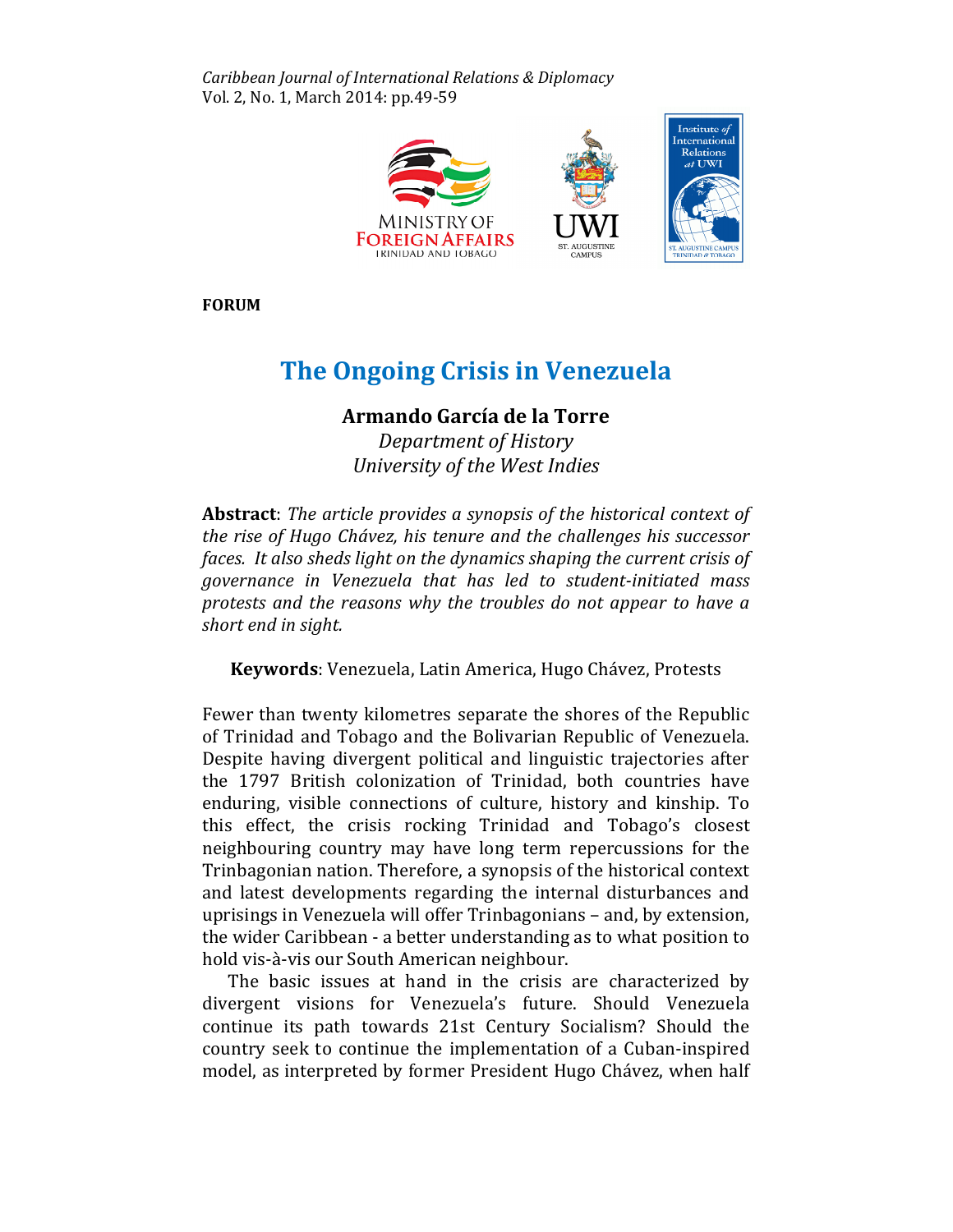of the population is against such a trajectory? And should it do so currently, particularly, without a charismatic Chávez to lead his supporters? How can opposing sectors of Venezuelan society come to dialogue and establish a sustainable way out of the crisis?

### THE HISTORICAL CONTEXT

From 1958 to 1999, the period known as the Punto Fijo era in Venezuelan politics, the country experienced stable elections dominated by two parties, Acción Democratica (AD) and Comité de Organización Política Electoral Independiente (COPEI) that set out to bring political and economic stability to the country. Nevertheless, prior to the nationalisation of oil in 1976, when Petróleos de Venezuela (PDVSA) emerged, the country had and continued to have an overwhelming dependency on oil revenues. This dependency continued well into the Chávez era and to this day.

By the 1980s, oil revenue began to decline from the highs of the 1970s and by the 1990s; this decline in oil, along with growing corruption in governmental sectors, pushed per capita income down from US\$5,192 in 1990 to US\$2,858 by 1997. This erosion of personal income was reflected in income inequalities in Venezuela, where in 1979 the richest 5 per cent of the population earned 41.48 times more than the poorest 5 per cent. By 1997 the ratio was 53.11 per cent. The population in poverty increased from 17.65 per cent in 1980 to 48.33 per cent in 1997. The largest increase in poverty was during Rafael Caldera's second presidency (1994 to 1999) from 41.37 per cent to 53.65 per cent, effects of his 'Agenda Venezuela' that adopted neo-liberal policies encouraged by the IMF, such as privatizations, liberalisation of interest rates, and the imposition of exchange regimes (among others). Homicide rates, for instance, in 1986 were 8 per 100,000; by 1999, 25 per 100,000 and in the capital city Caracas, had significantly increased from 13 per 100,000 in 1986 to 81 in 1999.<sup>1</sup>

As income disparities increased during the 1980s and 1990s, concomitant social tensions emerged particularly as Venezuelans became increasingly discontented with the performance of their political leaders. Carlos Andrés Perez's second presidency (1989- 1993) was fraught with corruption and unrest, leading to a popular wave of protests, uprisings and massacres known as the Caracazo (27-28 February 1989). The Caracazo began as popular classes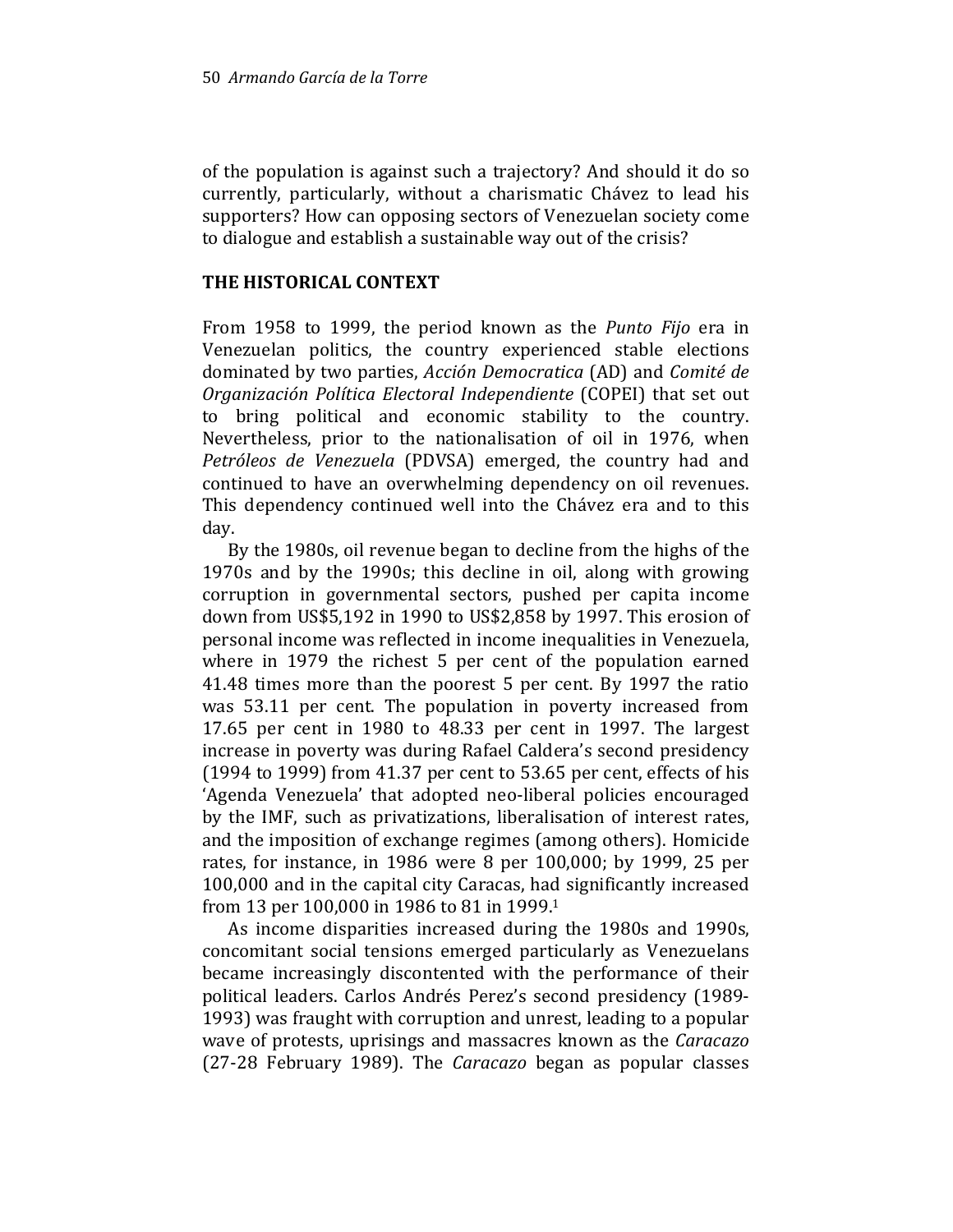protested the increases in the cost of transportation and basic commodities. The Caracazo not only 'marked a turning point for the Punto Fijo democracy, initiating its progressive delegitimization'2 but also one where 'protest became the norm, increasing both in incidence, violence and variety and extending to all sectors of society'.3 Protests emerged as a way to address governmental policies that negatively affected the lower class sectors that felt ignored by the ruling and upper classes of Venezuelan society.

The general dissatisfaction led to two coups: the first led by Army Lieutenant Colonel Hugo Chávez in February 1992; the other by his followers in November of that year, against Carlos Andrés Pérez. This ultimately placed Chávez in prison, although he was later pardoned by President Caldera. President Pérez was later forced out of office by the Supreme Court for embezzlement of national funds in 1993. These disheartening political and social landscapes in early-to-mid 1990s Venezuela gave legitimacy to Chávez's arguments for his attempted coup, propelling the Army officer on the national stage as a force against governmental graft and corruption.

In 1997, Chávez and his supporters founded the MVR party, Movimiento Quinta República (Movement for the Fifth Republic). By the 1998 presidential elections, Chávez ran for president under the MVR party with the backing of all major left-wing parties, forming a political conglomerate known as the 'Polo Patriótico [Patriotic Pole]'. He ran on a platform underpinned by a discourse of change, of altering the direction of Venezuelan politics away from the Punto Fijo era that was characterised by upper class control, IMF and neoliberal economic policies, and alienation of the popular sectors of society. In 1998, Chávez was elected with 56 per cent of the vote against Irene Sáez, a former Miss Universe, then mayor of the affluent Caracas district of Chacao who at the last minute lost the support of the traditional AD [Acción Democrática] party. The traditional COPEI and AD parties switched their support from Luis Alfaro Ucero and Sáez, respectively, in a gamble to avoid a Chávez win and both parties backed Henrique Salar Romer.4 The precipitous action by the Punto Fijo parties and Chávez's rhetoric of a break from the past won the support of the Venezuelan progressive middle class and the lower class, poorer sectors of society that had felt disenfranchised by traditional Venezuelan politics.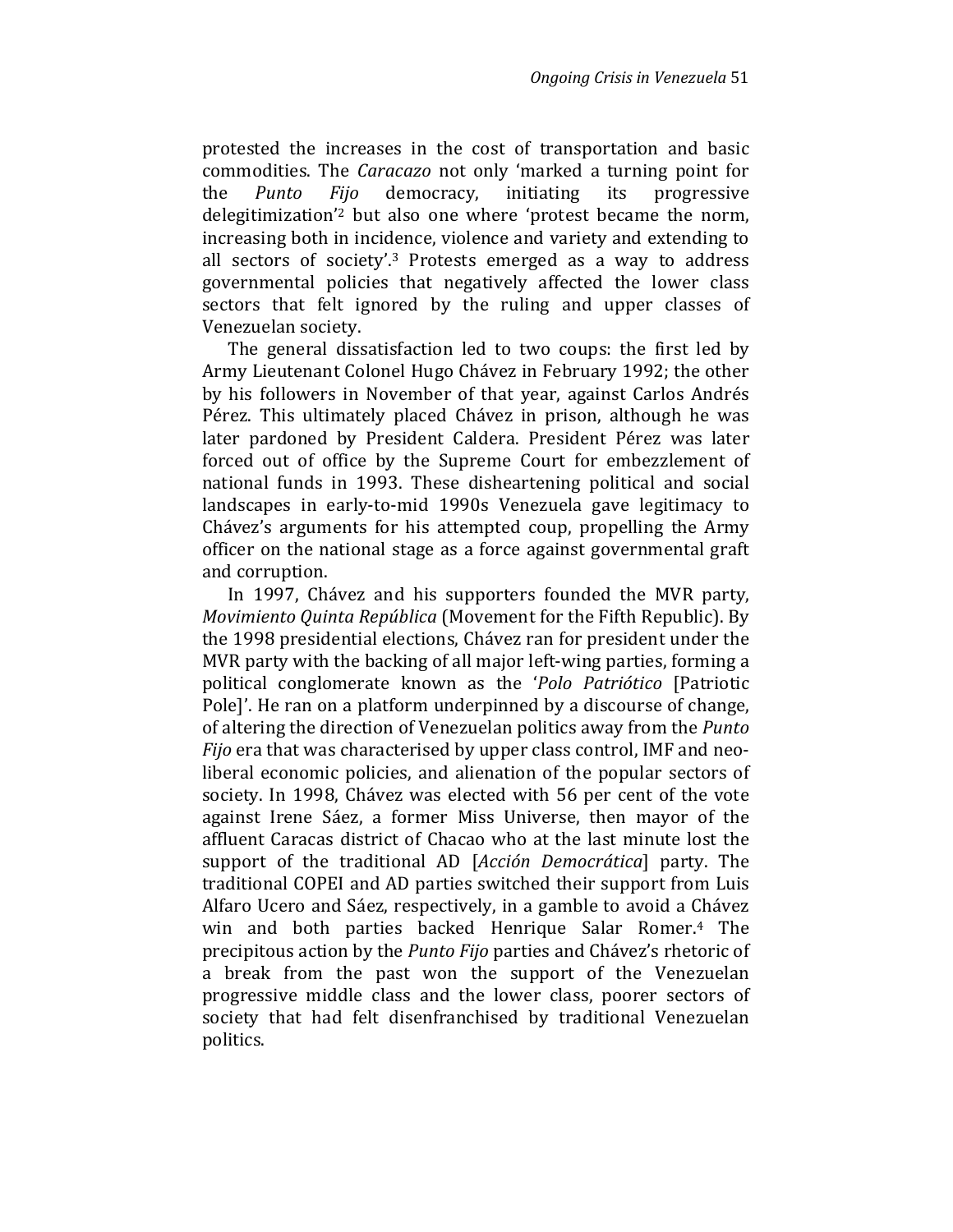Once elected, Chavez embarked on an increasingly radical, populist program of nationalisation and of extricating those influences in the Venezuelan economy which were perceived as American in genesis and therefore imperialistic. During his run for the presidency and first years in office, Chávez articulated the need for Revolution, indeed a change from the past. Nevertheless, he understood and portrayed the Revolution to be developed in Venezuela in quite different terms as that traditionally conceived by the Latin American Left. To Chávez, the traditional categorizations of the Right and the Left were no longer adequate in defining the type of change needed in Venezuela. He considered that liberal capitalist democracy as well as class-less communist society had failed as paradigms. His Revolution was, nevertheless, strongly embedded in anti-Imperialist ideology and promoted as force that sought home-grown solutions to Venezuela's problems.<sup>5</sup>

By 25 April 1999, he spearheaded a national referendum on a new Constitution that identified and increased protections for indigenous peoples and women, and transformed the existing bicameral legislature into a unicameral National Assembly. The new Constitution gave greater powers to the executive and the country's name was altered from the Republic of Venezuela to the Bolivarian Republic of Venezuela, reflecting both Chavez's own, and also the new government's ideology of Bolivarianism, after the founding national hero Simón Bolívar. Moreover, the Constitution sought to 're-found' the republic where not only would the political framework be more democratic, but democracy would 'impregnate all spaces of social life'.<sup>6</sup>

Unlike his predecessors, Chávez actively engaged the masses and sought to establish a direct link between himself and the Venezuelan populace in terms that reflected ideological populism. During the Chávez era, Populism emerged as a legitimizing factor in the new government's programs. Indeed, modern political theorists have analyzed how populism emerges as a response to social and political crises that existing governmental institutions fail to address (e.g. increases in poverty, alienation of lower economic sectors, public dissatisfaction under the *Punto Fijo* governments). Populism has four major aspects: first, as a consequence and a necessary stage towards economic and social development; second, expansionist and redistributive economic policies; third, an ideological, 'people against those in power'; the 'underdog' against the 'elite'; and fourth, the political populism with vertical or leader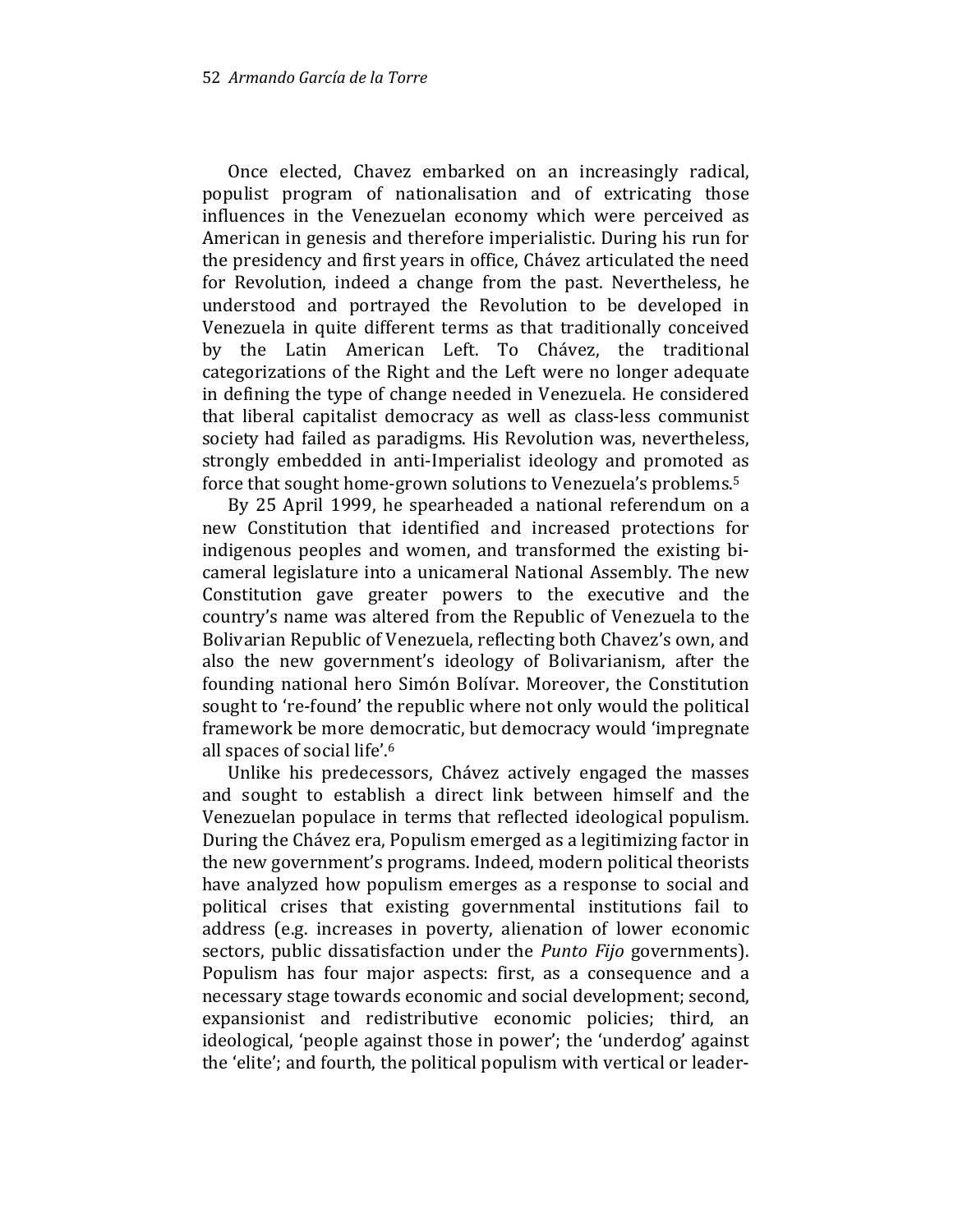led popular mobilization and the sidelining of traditional Westernled democratic institutions to foster direct leader/people communication.<sup>7</sup>

Some scholars, like Kurt Weyland, consider that

populism will always stand in tension with democracy. The logic of personalism drives populist politicians to widen their powers and discretion. Because these leaders sustain their influence via personal appeals rather than intermediary organizations, they see any institutions outside their control as obstacles to be bypassed or overcome. They undermine institutional protections against the abuse of power and seek political hegemony.<sup>8</sup>

Hence to Weyland, 'populism, whether of the left of the right, is a threat to democracy'.9 Yet other scholars take a different view of Chávez's politics, what they consider the participatory democracy that Chávez unleashed. According to Margarita López Maya and Luis E. Lander,

this newly born democracy incorporated in its discourse novel proposals to address grave problems of exclusion and social injustice afflicting the majority of the country. For this reason, it ran counter to the globally hegemonic way of thinking and has been viewed with suspicion and frank aversion by some socio-political actors […] as well as by hegemonic actors in the global capitalist system. It initially awoke suspicion among groups and political actors of the left, among other reasons because it originated mainly from sectors – including the military – quite alien from the traditional left, and because its philosophical bases are rooted in sources distinct from traditional Marxist thought.<sup>10</sup>

In this sense, Chavez's ruling legitimacy was based on populism from the start, from his 1992 coup against corrupt governments that had lost their way, as well as on his charismatic figure that projected itself through mass rallies and by direct addresses to the populace, among them, his TV programs and appearances, such as Aló Presidente.

In 2000, Chávez was elected to a second term in office. In this term, he increased the implementation of his alternative vision for Venezuela. He increasingly spoke of a Bolivarian Revolution, one that was led by and was in the service of the Venezuelan masses that sought to make Venezuelan society more egalitarian. He politicized PDVSA which led to a 2002 management strike at the national oil company. His policies of aligning with traditional Latin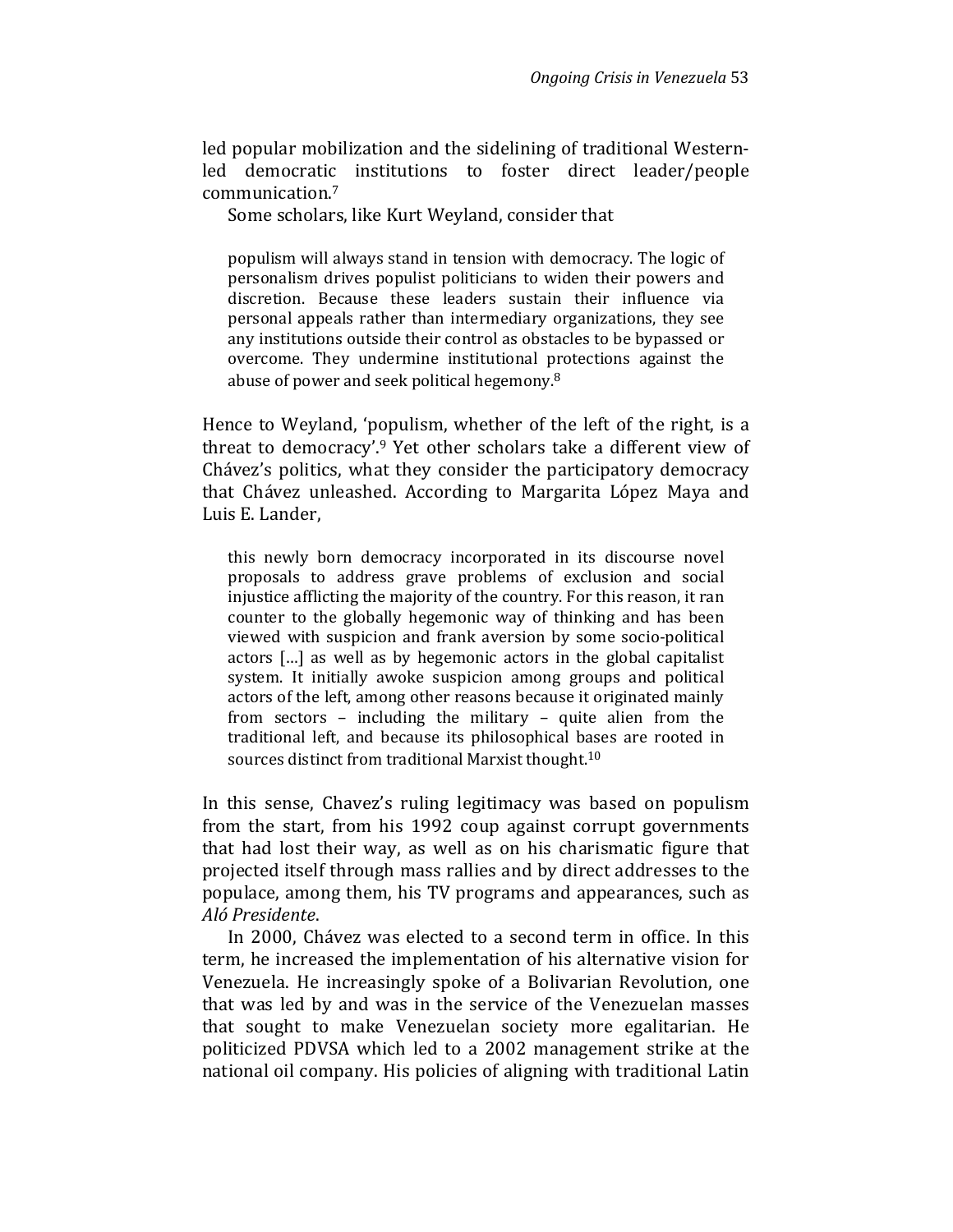American powers that sought alternative paths to US hegemony in the region, such as Cuba, began to alienate the traditionally rightwing middle and upper classes. Chávez also survived a short lived coup attempt in 2002 and a recall referendum in 2004.

Chávez's policies began to shift towards implementing a 'Socialism of the 21<sup>st</sup> Century' which included reversing the privatisations of the Pérez and Caldera eras, and establishing a close alliance with Cuba which provided logistical and social support in the form of Cuban technicians and hundreds of Cuban doctors who served the traditionally marginalised sectors of Venezuelan society in missions termed as Barrio Adentro [Deep Inside the Neighbourhood], for example. The support of Cuban doctors has been instrumental in gaining the support of the poverty stricken. A recent interview of one woman, Judith Faraiz, published in the 16 April 2014 edition of El Nuevo Herald newspaper described how if it were not for the Cuban doctors her son's leg would have been amputated after a motorcycling accident at a public hospital she took him to. Her son contracted a menacing bacteria and the doctors at the public hospital prescribed him antibiotics that cost her a day's salary, but then she took her son to a diagnostic center run under the Cuban collaborative agreements where his the foot was saved by implanting eight screws. According to Faraiz, 'if the Cuban doctors leave, the poor will suffer',<sup>11</sup> one example of how Chávez's programs have favourable following among lower economic classes.

In the 2006 election, Chávez was elected for a third term with 63 per cent of the votes and formed one single party the PSUV (Partido Socialista Unido de Venezuela, United Socialist Party of Venezuela). During his third term, he deepened Latin American alliances that sought an alternative to Washington-led policies in the region, such as the ALBA (Bolivarian Alliance for the Americas) and PetroCaribe. He spent much of Venezuela's oil revenues in exporting his political ideas by providing preferential oil and gas to countries that aligned with the new Bolivarian Revolution in Venezuela, Cuba being a significant beneficiary of the Chavezestablished friendship with the Socialist island. According to renowned Cuban economist Carmelo Mesa Lago, 'the Cuban economy has survived thanks to the credits, subsidies, investment and commerce provided by Hugo Chávez that totalled \$9.4 billion in 2008.'12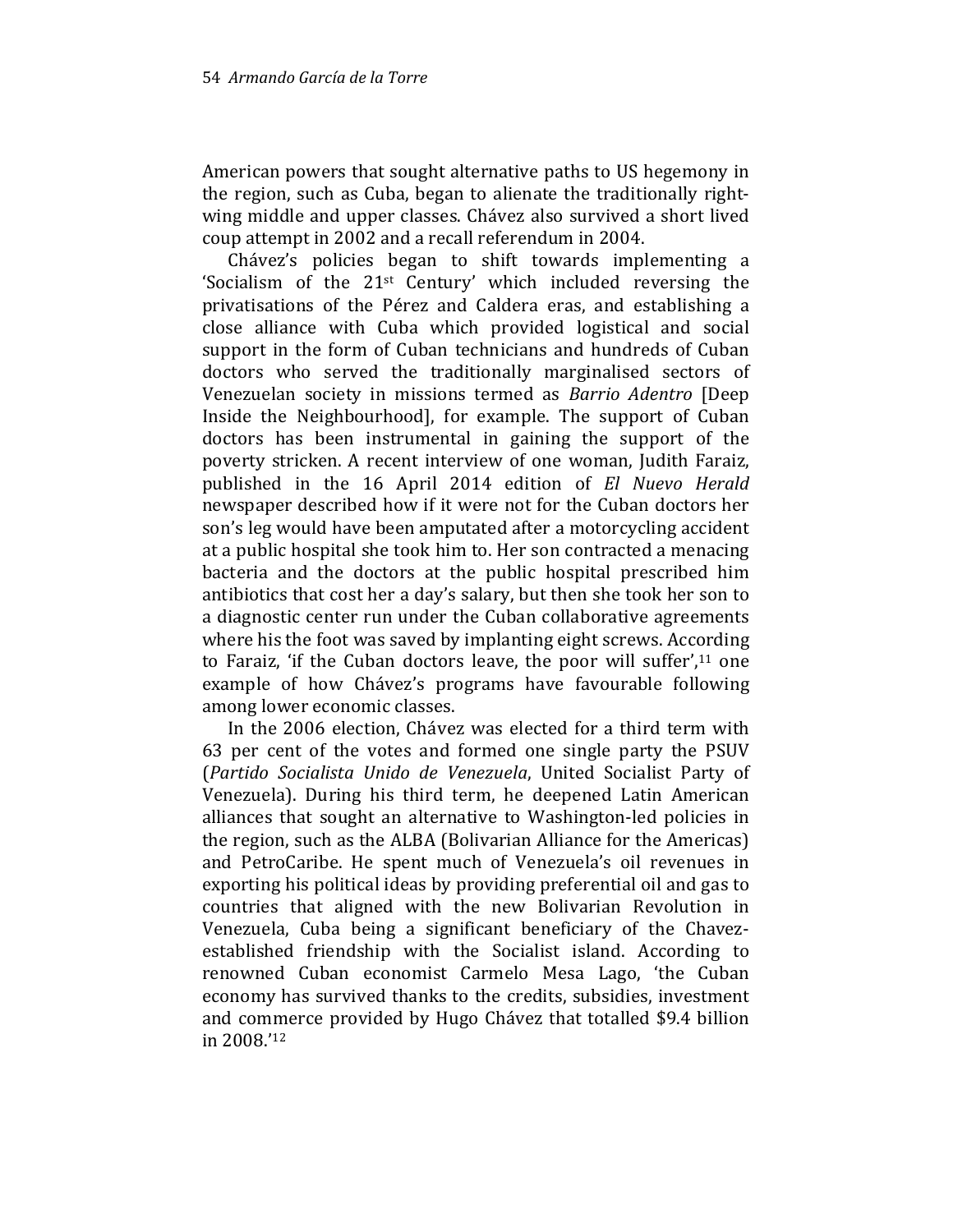In 2008, the Venezuelan President continued with nationalizations, for example in the cement sector and instituted programs to combat the increasing food shortages caused by government expropriations of farms and food production industries. In 2011, the Venezuelan leader went to Cuba to undergo surgery for what turned out to be a cancerous tumour and eventually died of the disease on 5 March 2013, unable to complete his fourth term as President. While combatting cancer, he designated Nicolás Maduro as his political successor and the one to lead the continued implementation of the Bolivarian Revolution in Venezuela.

In the 14 April 2013 special presidential elections, Maduro received 7,587,532 votes against 7,363,264 for Henrique Capriles who represented a united opposition to PSUV or the Chavistas. Maduro won the election by just 1.49 per cent of the votes. The election reflected the deep schism in the Venezuelan electorate. Without the charismatic Hugo Chávez to advocate his populist policies, Maduro found it difficult to garner the same support as the late revolutionary president. Lacking the legitimising credentials of having led the 1992 coup and the personal charisma of Chavez, the former bus driver turned politician Maduro depends on a coalition of Chávez supporters, and, in particular, influential figures in the National Assembly, such as Diosdado Cabello. These conditions have placed Maduro and by extension, the Bolivarian Revolution spearheaded by Chávez, in a vulnerable position.

### THE CURRENT CRISIS

In early February 2014, students of the Universidad de los Andes in San Cristóbal in the eastern state of Táchira staged protests against the apparent government inaction regarding the attempted rape of a female student. By the  $8<sup>th</sup>$  and  $9<sup>th</sup>$  February, protest marches increased, demanding the release of those detained during the first protests. By 12th February, the more vociferous opposition leader Leopoldo López called for massive demonstrations against the Maduro government. As demonstrations spread throughout the country, Maduro and his Chavista supporters labelled the protestors as 'fascists' and 'imperialist agents' who sought a coup d'état. What began as university-student led demonstrations has since snowballed into uprisings and marches motivated by public discontent at shortages of food and basic commodities, inflation, increasing crime and violence, and the general road to Socialism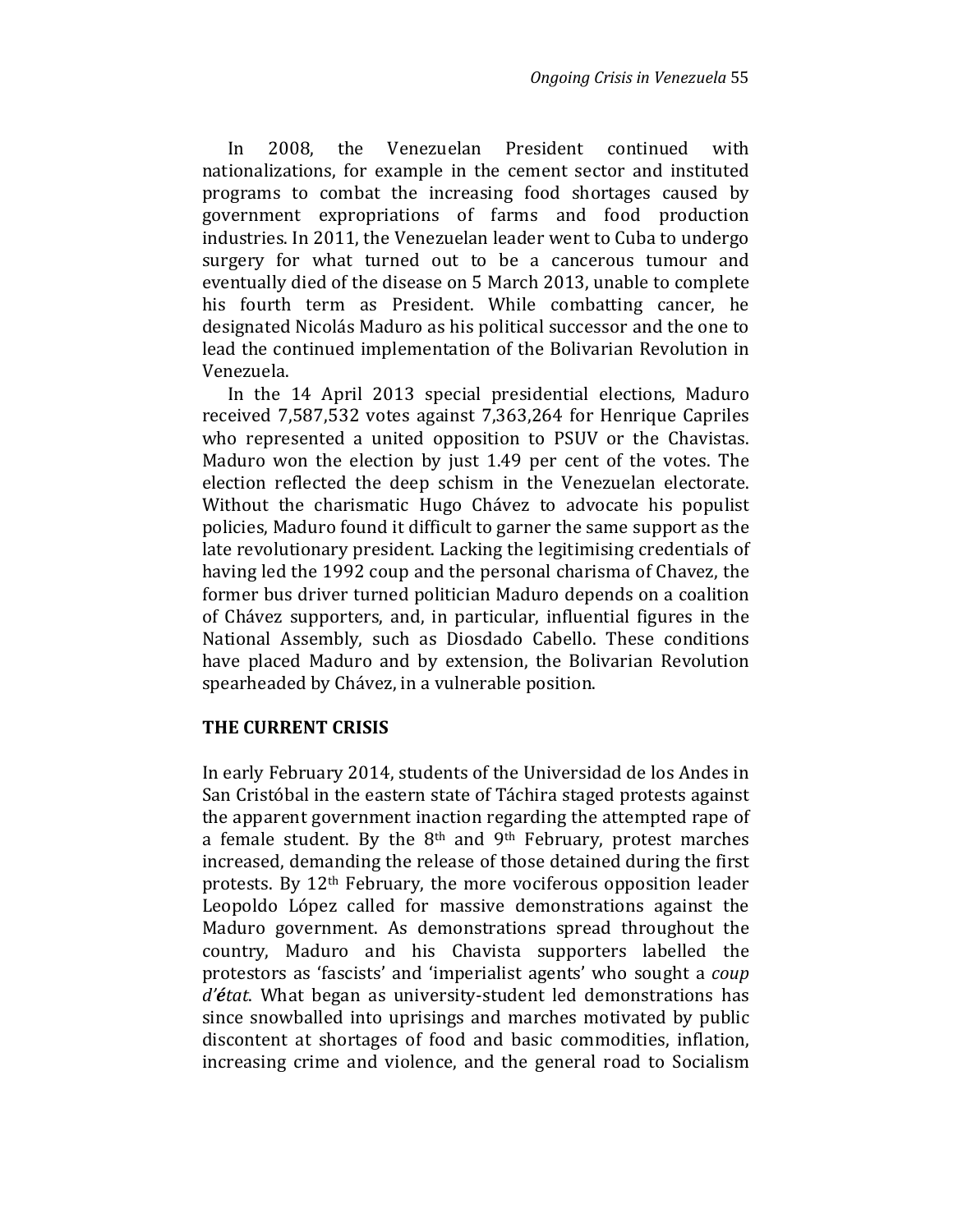that Maduro and Chavista supporters are leading the country towards.13 Opposition leader López turned himself in on 19 February 2014, arrested by government forces for inciting violence, among other charges. Opposition forces then established marches and placed 'guarimbas' (barbed wires and fences) in streets to prevent Government factions mostly of the Guardia Nacional from attacking the protestors. As a result of the violence of both sides, there have now been 36 deaths confirmed<sup>14</sup> and over 2,326 detainees15, according to some observers. Also, both Government and Opposition supporters blame each other for the spiralling violence. In cities such as Caracas and Valencia, opposition supporters have recorded Government forces shooting indiscriminately into neighbourhood high rises, believing where opposition backers that shoot and cause havoc are located.<sup>16</sup>

Massive demonstrations by both sides have continued to take place. The Opposition have been calling for the release of López and seeking to address the social and economic problems that they believe the former Chávez and now Maduro governments have caused. One particular claim made by the Opposition has been that there is excessive Cuban intrusion in Venezuelan politics and in the military.<sup>17</sup>

The recent civil unrest has shown fissures within Chavismo, as some forces within the Maduro government have not supported the strong-hand, confrontational approach to eliminating the opposition demonstrations. Meanwhile, international organizations such as the OAS supported by CARICOM have opted to treat the matter as an internal Venezuelan one, and one that should be solved locally by the conflicting parties.

The emergence of Leopoldo López as a strong oppositional figure contrasts with the former Presidential candidate Henrique Capriles who took a less confrontational approach against the Maduro government, believing that his Government would eventually unravel due to the perceived continued failed economic policies.

Chávez entered politics supported by credentials as a fighter against corruption and defender of the poor and dispossessed. The discourse that facilitated his rise was one of breaking with an identifiable, detrimental political and economic past and ushering a new era of hope. It is increasingly difficult for Maduro to make the same claims after 15 years of Chavismo: in his case, the past is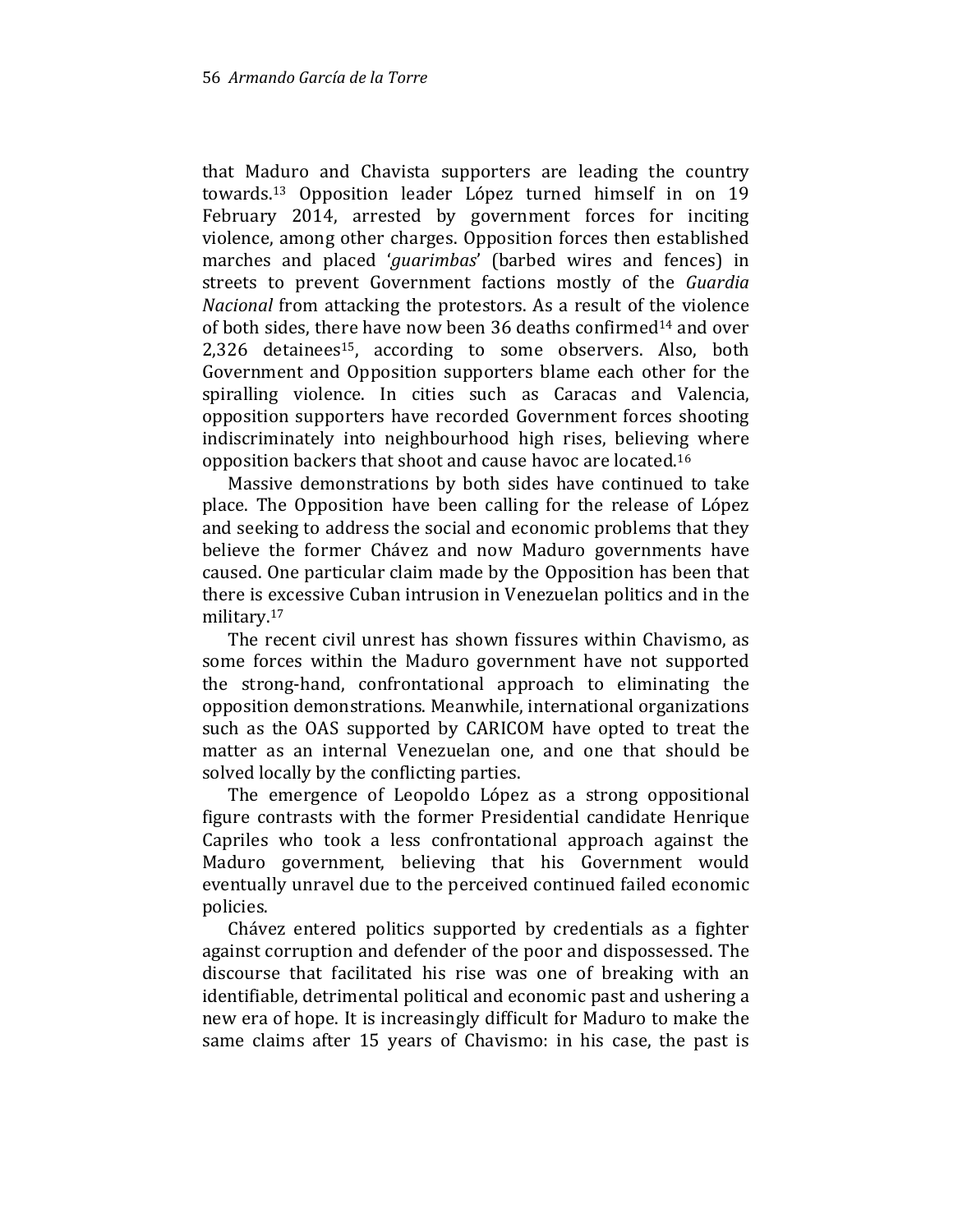largely the creation of his mentor's policies which he cannot break away from without losing his own supporters.

Recently, the Opposition, represented by MUD (Mesa de Unidad [Roundtable of Unity]) has agreed and has engaged in meaningful dialogue with the Government after President Maduro agreed to outside, neutral observers (members of UNASUR and Vatican nuncio) and for the first discussions to be televised nationally, conditions placed by the Opposition. Among the issues the Government has agreed to are the establishment of a truth commission regarding the treatment of the protestors and for the areas governed locally by Opposition parties to be included in the national plan to fight crime. Amnesty for all political prisoners, as requested by the Opposition, has yet to be accepted by the Government, even though Maduro has accepted to review certain cases, such as Ivan Simonovis who has been held since 2004, a strong critic of Chavismo. Nevertheless, as of this writing, the University Student organizations have not joined the MUD, although the MUD has brought student demands to the dialogue. The more extreme factions of the Opposition, such as Leopoldo López and the National Assembly member, Maria Corina Machado, whose recent dismissal was politically motivated, have also not participated in the dialogue with the Government.18 It appears that on a political level the Government and Opposition parties are on a path of decompressing tensions, but for the University student leaders, the crisis continues and they will continue to protest until their demands are met which are 'their recognition as legitimate actors; equality of conditions for dialogue; and the willingness for the Government to rectify'.<sup>19</sup>

### NOTES ON CONTRIBUTOR

Dr. Armando García de la Torre holds a PhD in World History from Washington State University and is Lecturer in Latin American and Caribbean History at the University of the West Indies, St. Augustine. His forthcoming book, José Martí and the Global Origins of Cuban Independence (U.W.I. Press, 2015), reveals the global influences of the late 19th century revolutionary leader. Email: armando.garcia@sta.uwi.edu

### NOTES

- <sup>1</sup> Barry Cannon, Hugo Chávez and the Bolivarian Revolution: Populism and Democracy in a Globalised Age (Manchester, UK: University Press, 2009), 34-36.
- <sup>2</sup> David Smilde, 'Participation, Politics, and Culture: Emerging Fragments of Venezuela's Bolivarian Democracy' in Venezuela's Bolivarian Democracy: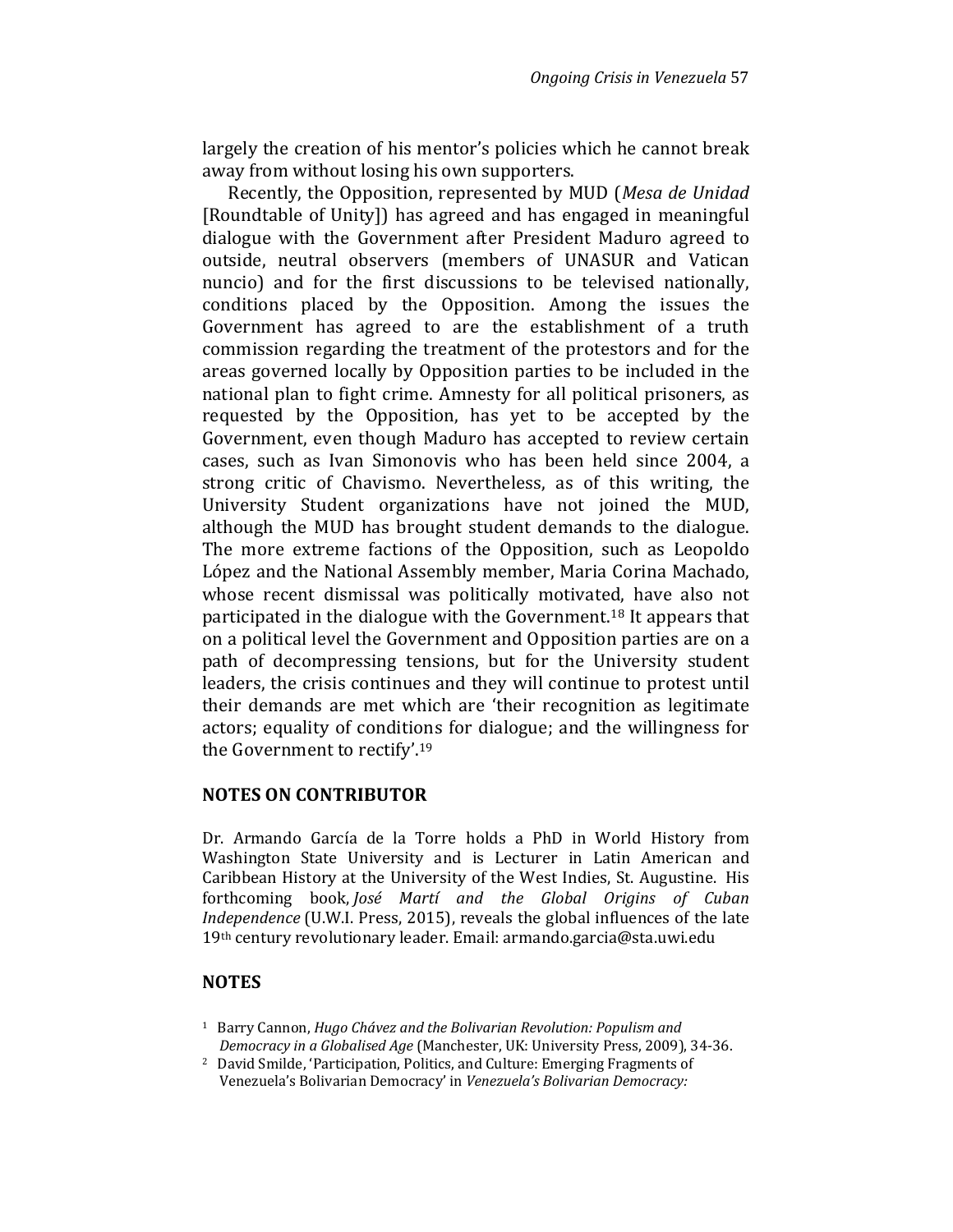Participation, Politics, and Culture under Chávez, eds. David Smilde and Daniel Hellinger (Durham and London: Duke University Press, 2011), p.6.

- <sup>3</sup> Cannon, Hugo Chávez and the Bolivarian Revolution, p.37.
- <sup>4</sup> Edgardo Lander, 'Venezuela. Izquierda y Populismo: Alternativas al Neoliberalismo' in Daniel Chávez, César Rodríguez Garavito, and Patrick Barrett, eds. La Nueva Izquierda en América Latina (Madrid, Spain: Los Libros de la Catarata, 2008), p.118.
- <sup>5</sup> Ibid., p.120.
- <sup>6</sup> Margarita López Maya and Luis E. Lander, 'Participatory Democracy in Venezuela: Origins, Ideas, and Implementation' in Venezuela's Bolivarian Democracy: Participation, Politics, and Culture under Chávez, eds. David Smilde and Daniel Hellinger (Durham and London: Duke University Press, 2011), pp.58-9.
- <sup>7</sup> Cannon, Hugo Chávez and the Bolivarian Revolution, pp.12-26.
- <sup>8</sup> Kurt Weyland, 'Latin America's Authoritarian Drift: The Threats from the Populist Left' Journal of Democracy 24, no. 3 (July 2013), p.21.
- <sup>9</sup> Ibid., p.21.
- <sup>10</sup> López Maya and Lander, 'Participatory Democracy in Venezuela', p.59.
- <sup>11</sup> Andrea Rodríguez, 'Médicos cubanos en el ojo del huracán en Venezuela' El Nuevo Herald (Miami, Florida USA) 16 April 2014: http://www.elnuevoherald.com/2014/04/16/1727579/venezuela-medicoscubanos-en-el.html
- <sup>12</sup> Carmelo Mesa-Lago, 'The Cuban Economy in 2008-2009: Internal and External Challenges, State of the Reforms and Perspectives http://stonecenter.tulane.edu/uploads/Mesa-Lago-1305235386.pdf
- <sup>13</sup> 'La Escasez motivó la protesta en varios estados del país' El Universal (Caracas, Venezuela) 9 March 2014, http://www.eluniversal.com/nacional-ypolitica/140309/la-escasez-motivo-la-protesta-en-varios-estados-del-pais. For more on the reasons for the protests, see the 'Protestas en Venezuela' section of El Universal at www.eluniversal.com.
- <sup>14</sup> 'Fallecidos durante las manifestaciones' El Universal (Caracas, Venezuela) 11 April 2014: http://www.eluniversal.com/nacional-y-politica/protestas-envenezuela/140411/fallecidos-durante-las-manifestaciones
- <sup>15</sup> Ewald Scharfenberg, 'La arbitrariedad manda en las detenciones durante las protestas' El País (Madrid, Spain) 12 April 2014: http://internacional.elpais.com/internacional/2014/04/12/actualidad/1397326 917\_119579.html
- <sup>16</sup> Alfredo Mesa, 'La oposición desafía la represión chavista' ' El País (Madrid, Spain) 5 April 2014:

http://internacional.elpais.com/internacional/2014/04/05/actualidad/1396669 378\_037546.html

<sup>17</sup> Cristina Marcano, 'Las relaciones desmedidas' El País (Madrid, Spain) 30 March 2014:

http://internacional.elpais.com/internacional/2014/03/28/actualidad/1396026 665\_272257.html

- <sup>18</sup> Alfredo Meza, 'El Gobierno y la oposición de Venezuela logran sus tres primeros acuerdos' El País (Madrid, Spain) 16 April 2014: http://internacional.elpais.com/internacional/2014/04/15/actualidad/1397586 126\_709366.html
- <sup>19</sup> 'Estudiantes anuncian que en próximos días marcharán al centro de Caracas' El Universal (Caracas, Venezuela) 22 April 2014: